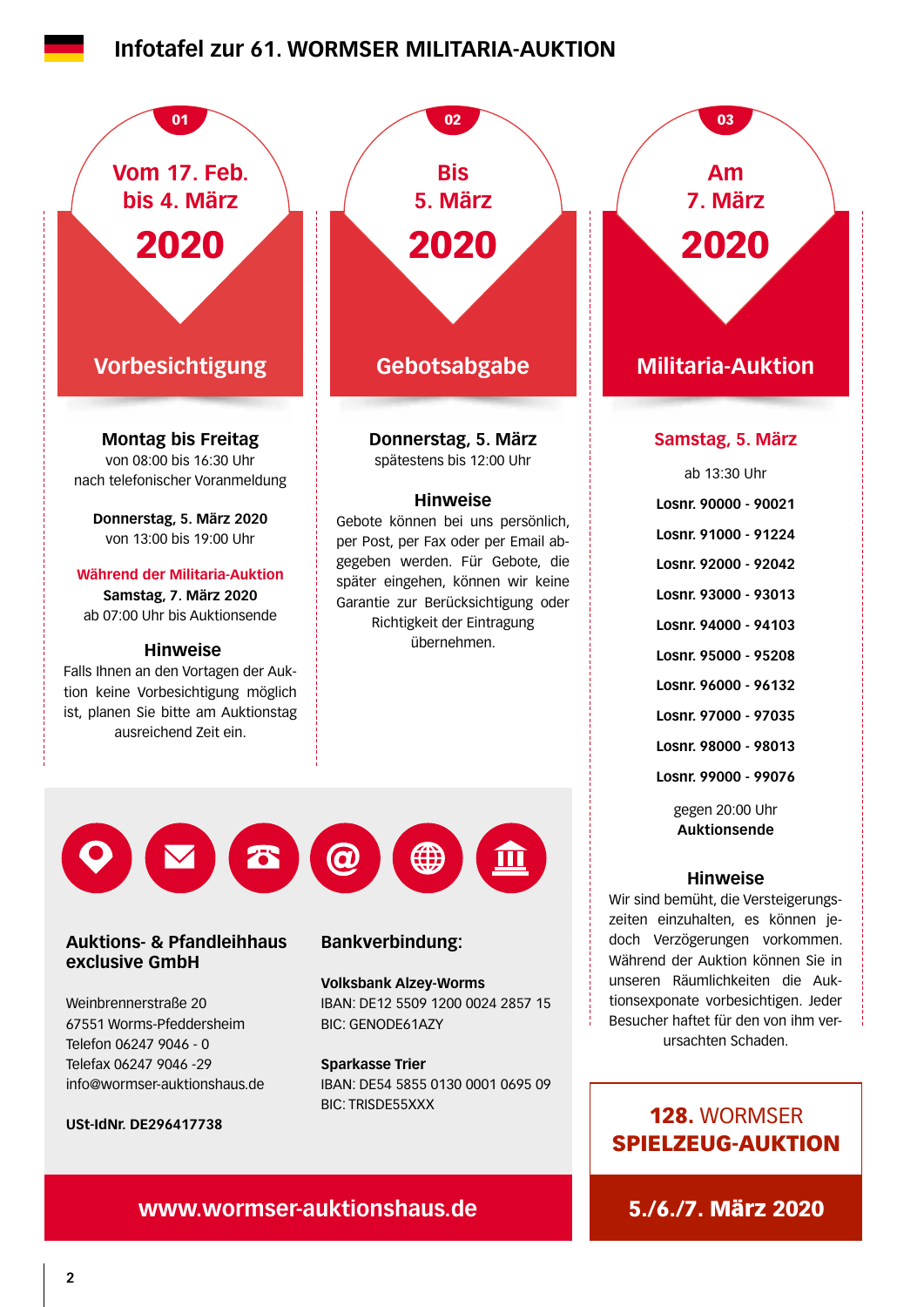# **Infotafel zur 61. WORMSER MILITARIA-AUKTION**

# **9. März bis 3. April** 2020

### **Montag bis Freitag**

von 08:00 Uhr bis 16:30 Uhr nach telefonischer Voranmeldung

#### **Hinweise**

Ersteigerer, die in der Versteigerungsliste angekreuzt haben, dass Sie ihre Auktionsexponate bei uns abholen oder den Zuschlag auf Lose erhalten die nur für Selbstabholer sind, bitten wir nach der Auktion die Abholung innerhalb von vier Wochen zu veranlassen. Ansonsten werden Lagerkosten i. H. v. 30,00 Euro je Monat fällig!



# **MILITARIA-AUKTION**

### **Montag bis Freitag**

von 08:00 Uhr bis 16:30 Uhr

#### **Einlieferungsschluss**  10. Juli 2020

#### **Hinweise**

Einlieferungen von Auktionsexponaten sind jederzeit erwünscht. Bei größeren Objekten ist eine Übernahme bei Ihnen zu Hause möglich. Abholungen sind in Deutschland und im nahen europäischen Ausland möglich.

**Am 5. September** 2020

### **Samstag, 5. September**

Ab sofort beginnen unsere sachkundigen Mitarbeiter mit den Vorbereitungen für die nächste Wormser Militaria-Auktion, sodass die eingelieferten Sammlerstücke optimal und einem großen Bieterpublikum zum besten Preis präsentiert werden können. Durch unser Auktionshaus erhalten Einlieferer und Bieter die perfekte Plattform.Wir freuen uns schon heute über Ihre Einlieferungen und Gebote.

Ihr Wormser Auktionsteam



# QR-CODE

**Infotafel zur 61. WORMSER MILITARIA-AUKTION**

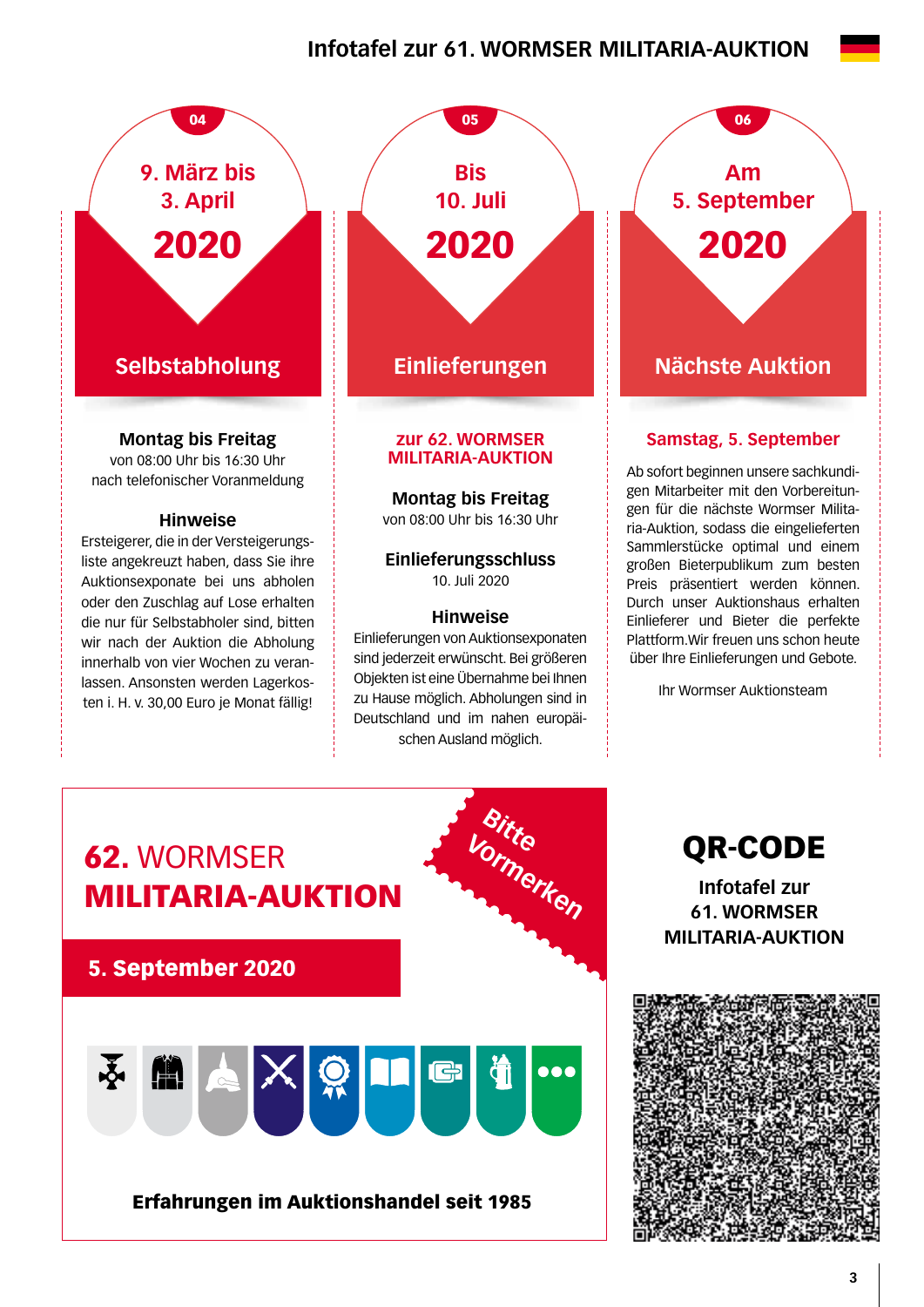

### **VAT ID number DE296417738**

**4**

# **www.wormser-auktionshaus.de 5/6/7 March 2020**